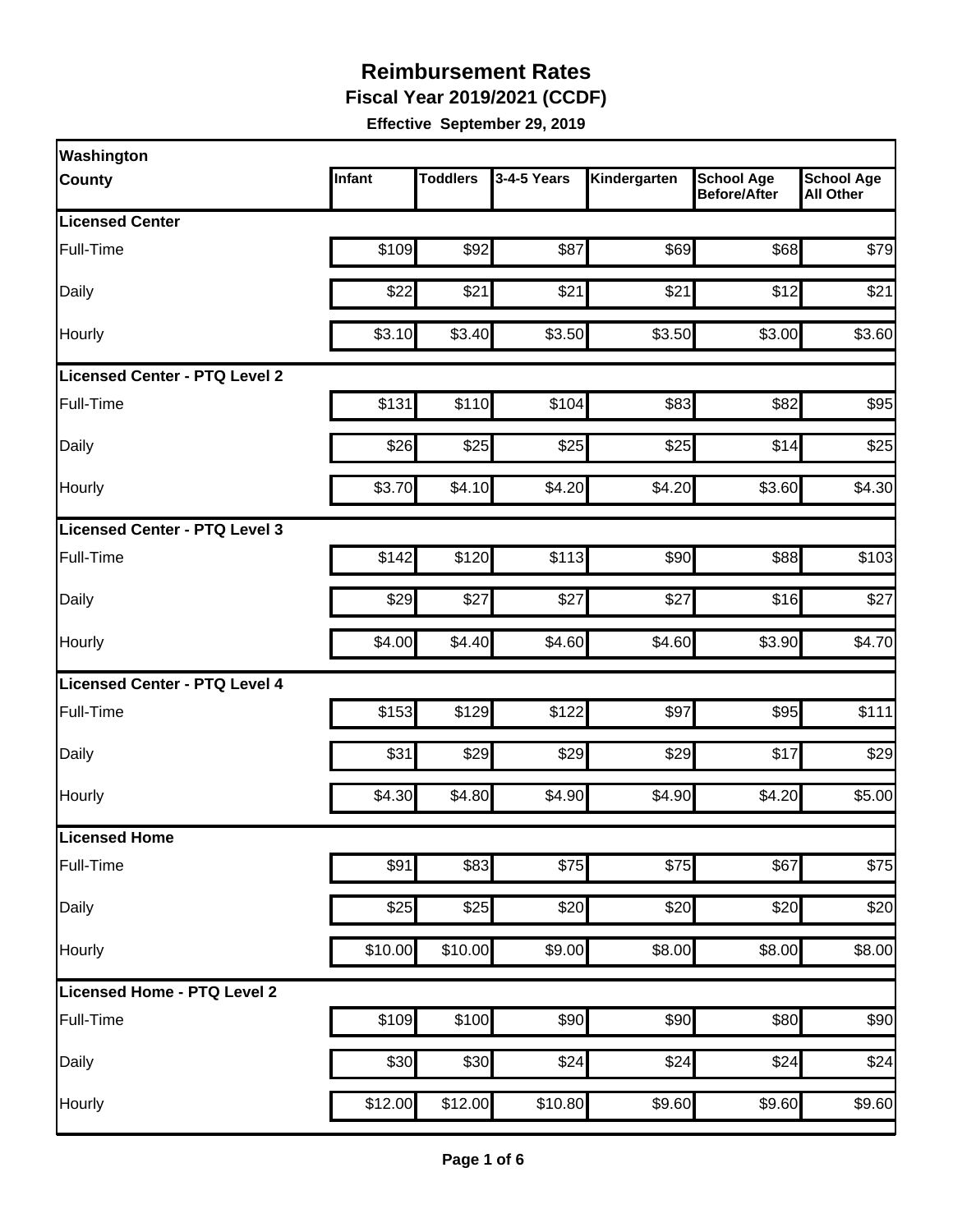**Fiscal Year 2019/2021 (CCDF)**

| Washington                               |         |                 |                  |              |                                          |                                       |
|------------------------------------------|---------|-----------------|------------------|--------------|------------------------------------------|---------------------------------------|
| <b>County</b>                            | Infant  | <b>Toddlers</b> | 3-4-5 Years      | Kindergarten | <b>School Age</b><br><b>Before/After</b> | <b>School Age</b><br><b>All Other</b> |
| <b>Licensed Home - PTQ Level 3</b>       |         |                 |                  |              |                                          |                                       |
| Full-Time                                | \$118   | \$108           | \$98             | \$98         | \$87                                     | \$98                                  |
| Daily                                    | \$33    | \$33            | \$26             | \$26         | \$26                                     | \$26                                  |
| Hourly                                   | \$13.00 | \$13.00         | \$11.70          | \$10.40      | \$10.40                                  | \$10.40                               |
| Licensed Home - PTQ Level 4              |         |                 |                  |              |                                          |                                       |
| Full-Time                                | \$127   | \$116           | \$105            | \$105        | \$94                                     | \$105                                 |
| Daily                                    | \$35    | \$35            | \$28             | \$28         | \$28                                     | \$28                                  |
| Hourly                                   | \$14.00 | \$14.00         | \$12.60          | \$11.20      | \$11.20                                  | \$11.20                               |
| <b>Registered Ministry</b>               |         |                 |                  |              |                                          |                                       |
| Full-Time                                | \$102   | \$65            | \$62             | \$57         | \$50                                     | \$62                                  |
| Daily                                    | \$19    | \$16            | \$17             | \$17         | \$7                                      | \$17                                  |
| Hourly                                   | \$3.10  | \$3.10          | \$2.70           | \$2.80       | \$2.80                                   | \$2.70                                |
| <b>Registered Ministry - PTQ Level 1</b> |         |                 |                  |              |                                          |                                       |
| Full-Time                                | \$106   | \$79            | \$75             | \$63         | \$59                                     | \$71                                  |
| Daily                                    | \$21    | \$19            | \$19             | \$19         | \$10                                     | \$19                                  |
| Hourly                                   | \$3.10  | \$3.30          | \$3.10           | \$3.20       | \$2.90                                   | \$3.20                                |
| <b>Registered Ministry - PTQ Level 2</b> |         |                 |                  |              |                                          |                                       |
| Full-Time                                | \$131   | \$110           | \$104            | \$83         | \$82                                     | \$95                                  |
| Daily                                    | \$26    | \$25            | $\overline{$}25$ | \$25         | \$14                                     | \$25                                  |
| Hourly                                   | \$3.70  | \$4.10          | \$4.20           | \$4.20       | \$3.60                                   | \$4.30                                |
| <b>Registered Ministry - PTQ Level 3</b> |         |                 |                  |              |                                          |                                       |
| Full-Time                                | \$142   | \$120           | \$113            | \$90         | \$88                                     | \$103                                 |
| Daily                                    | \$29    | \$27            | \$27             | \$27         | \$16                                     | \$27                                  |
| Hourly                                   | \$4.00  | \$4.40          | \$4.60           | \$4.60       | \$3.90                                   | \$4.70                                |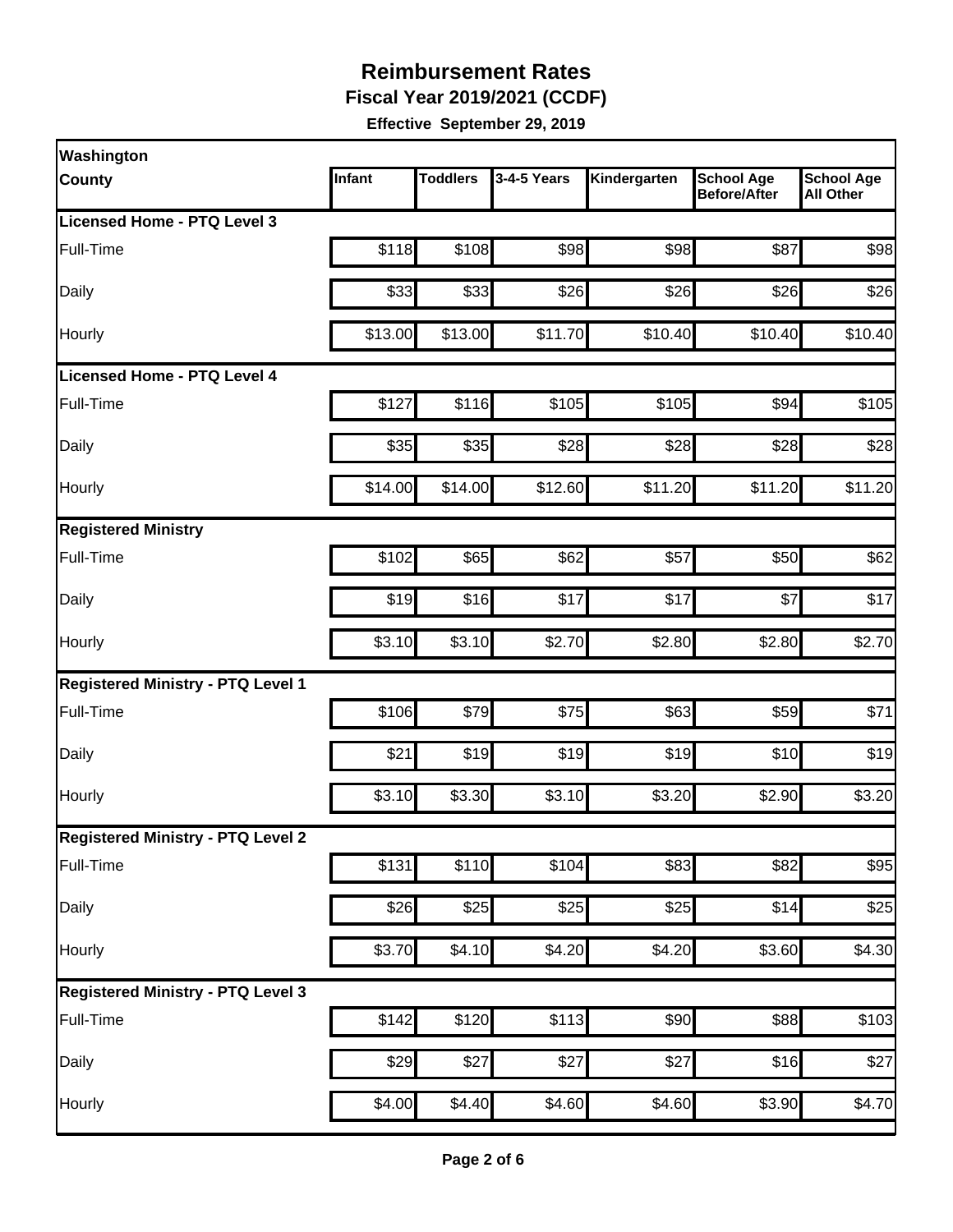**Fiscal Year 2019/2021 (CCDF)**

| Washington                               |        |                 |             |              |                                          |                                       |
|------------------------------------------|--------|-----------------|-------------|--------------|------------------------------------------|---------------------------------------|
| <b>County</b>                            | Infant | <b>Toddlers</b> | 3-4-5 Years | Kindergarten | <b>School Age</b><br><b>Before/After</b> | <b>School Age</b><br><b>All Other</b> |
| <b>Registered Ministry - PTQ Level 4</b> |        |                 |             |              |                                          |                                       |
| Full-Time                                | \$153  | \$129           | \$122       | \$97         | \$95                                     | \$111                                 |
| Daily                                    | \$31   | \$29            | \$29        | \$29         | \$17                                     | \$29                                  |
| Hourly                                   | \$4.30 | \$4.80          | \$4.90      | \$4.90       | \$4.20                                   | \$5.00                                |
| <b>Exempt Center</b>                     |        |                 |             |              |                                          |                                       |
| Full-Time                                | \$102  | \$65            | \$62        | \$57         | \$50                                     | \$62                                  |
| Daily                                    | \$19   | \$16            | \$17        | \$17         | \$7                                      | \$17                                  |
| Hourly                                   | \$3.10 | \$3.10          | \$2.70      | \$2.80       | \$2.80                                   | \$2.70                                |
| <b>Accredited Exempt Center</b>          |        |                 |             |              |                                          |                                       |
| Full-Time                                | \$120  | \$101           | \$96        | \$76         | \$73                                     | \$87                                  |
| Daily                                    | \$24   | \$23            | \$23        | \$23         | \$13                                     | \$23                                  |
| Hourly                                   | \$3.40 | \$3.70          | \$3.90      | \$3.90       | \$3.30                                   | \$4.00                                |
| <b>Exempt Home</b>                       |        |                 |             |              |                                          |                                       |
| Full-Time                                | \$82   | \$73            | \$67        | \$67         | \$57                                     | \$67                                  |
| Daily                                    | \$16   | \$14            | \$13        | \$12         | \$10                                     | \$12                                  |
| Hourly                                   | \$1.70 | \$2.20          | \$2.20      | \$2.20       | \$2.20                                   | \$1.70                                |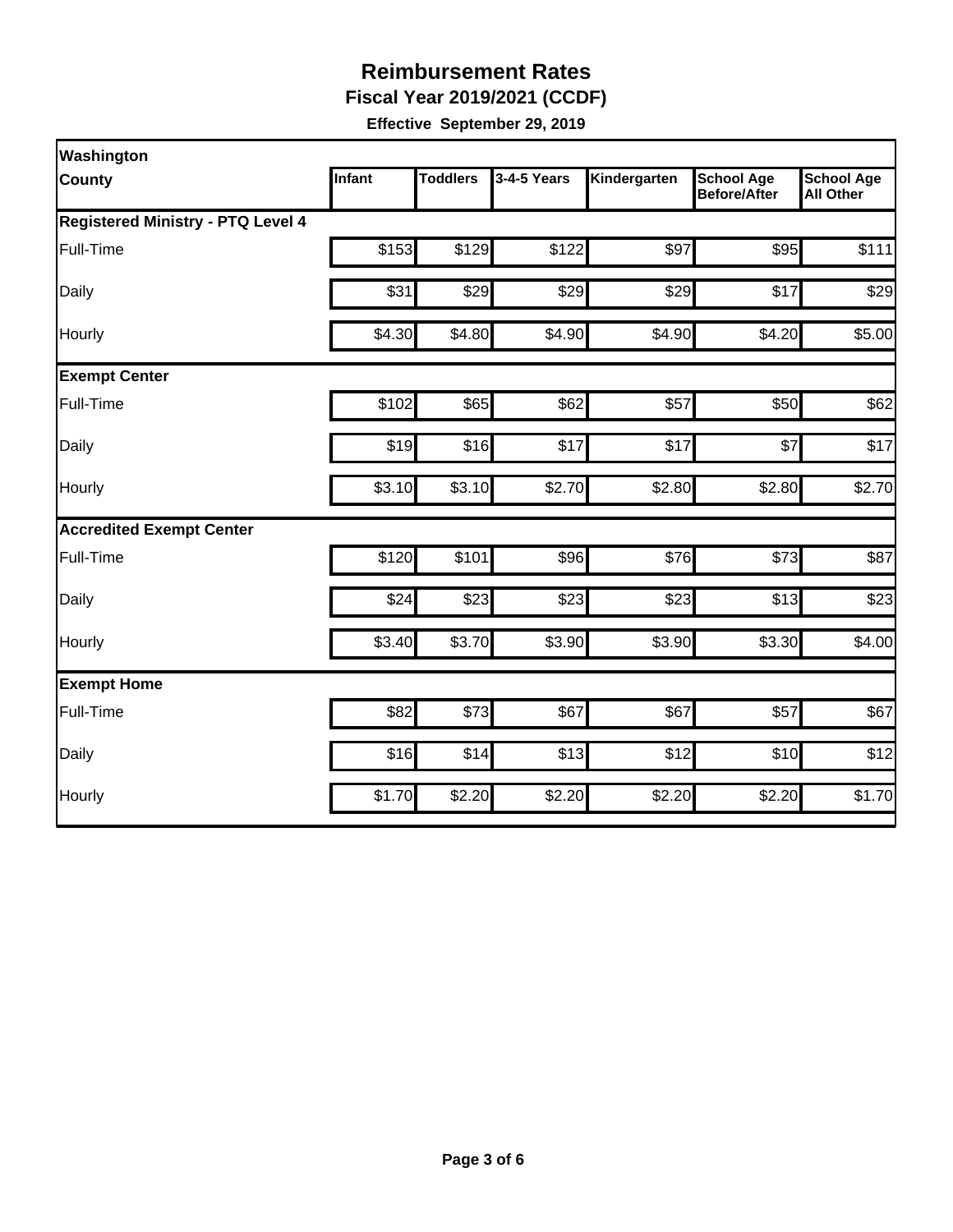#### **School Year 2019/2021 (OMW Pre-K) Reimbursement Rates**

| Washington                    |        |                 |             |              |                                          |                                       |
|-------------------------------|--------|-----------------|-------------|--------------|------------------------------------------|---------------------------------------|
| <b>County</b>                 | Infant | <b>Toddlers</b> | 3-4-5 Years | Kindergarten | <b>School Age</b><br><b>Before/After</b> | <b>School Age</b><br><b>All Other</b> |
| Licensed Center - PTQ Level 3 |        |                 |             |              |                                          |                                       |
| Full-Time                     |        |                 | \$124.30    |              |                                          |                                       |
| Daily                         |        |                 |             |              |                                          |                                       |
| Hourly                        |        |                 |             |              |                                          |                                       |
| Licensed Center - PTQ Level 4 |        |                 |             |              |                                          |                                       |
| Full-Time                     |        |                 | \$134.20    |              |                                          |                                       |
| Daily                         |        |                 |             |              |                                          |                                       |
| Hourly                        |        |                 |             |              |                                          |                                       |
| Licensed Home - PTQ Level 3   |        |                 |             |              |                                          |                                       |
| Full-Time                     |        |                 | \$107.80    |              |                                          |                                       |
| Daily                         |        |                 |             |              |                                          |                                       |
| <b>Hourly</b>                 |        |                 |             |              |                                          |                                       |
| Licensed Home - PTQ Level 4   |        |                 |             |              |                                          |                                       |
| Full-Time                     |        |                 | \$115.50    |              |                                          |                                       |
| Daily                         |        |                 |             |              |                                          |                                       |
| Hourly                        |        |                 |             |              |                                          |                                       |
| VCP Ministry - PTQ Level 0    |        |                 |             |              |                                          |                                       |
| Full-Time                     |        |                 | \$68.20     |              |                                          |                                       |
| Daily                         |        |                 |             |              |                                          |                                       |
| Hourly                        |        |                 |             |              |                                          |                                       |
| VCP Ministry - PTQ Level 3    |        |                 |             |              |                                          |                                       |
| Full-Time                     |        |                 | \$124.30    |              |                                          |                                       |
| Daily                         |        |                 |             |              |                                          |                                       |
| Hourly                        |        |                 |             |              |                                          |                                       |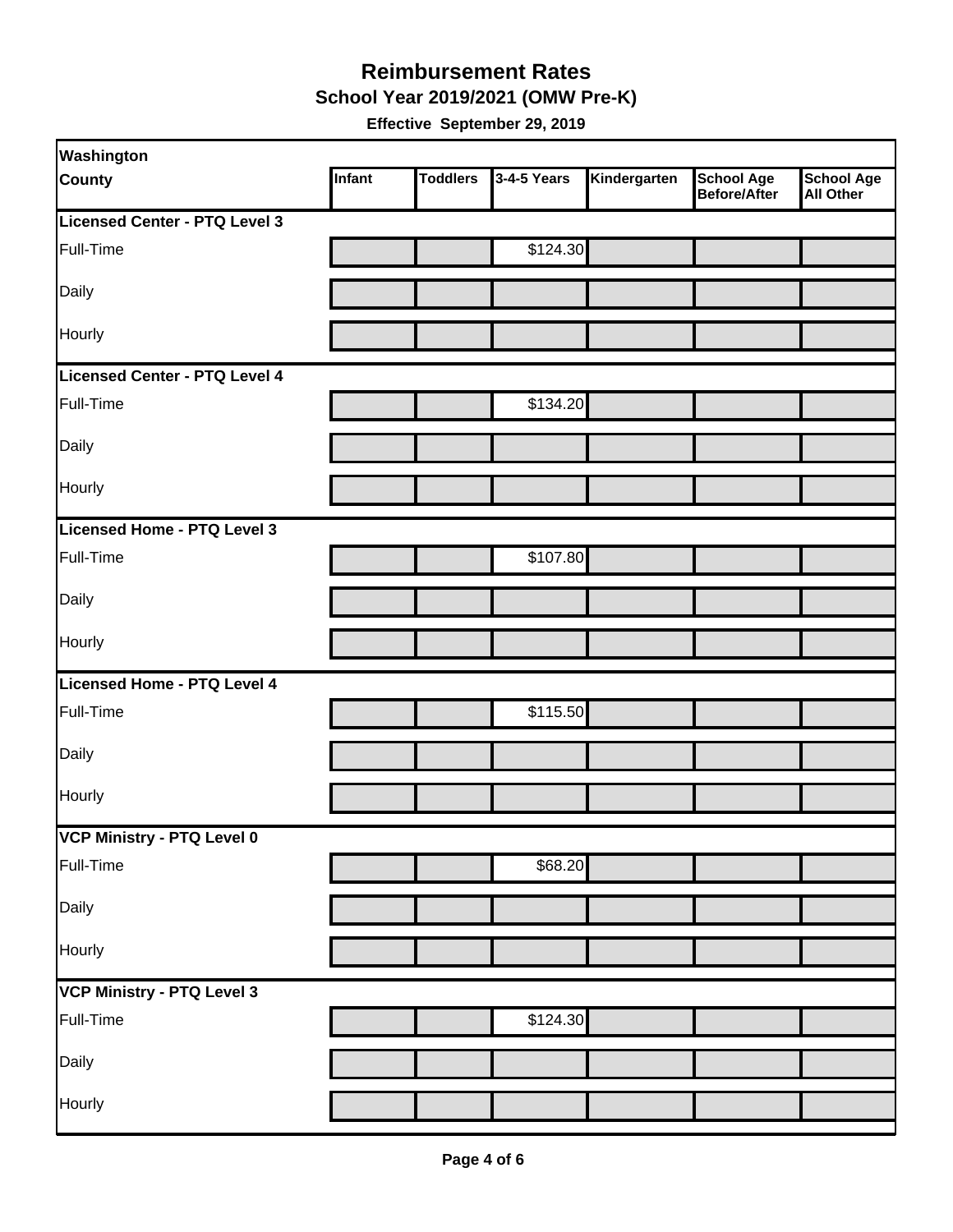**School Year 2019/2021 (OMW Pre-K)**

| Washington                                     |        |                 |             |              |                                          |                         |  |  |
|------------------------------------------------|--------|-----------------|-------------|--------------|------------------------------------------|-------------------------|--|--|
| <b>County</b>                                  | Infant | <b>Toddlers</b> | 3-4-5 Years | Kindergarten | <b>School Age</b><br><b>Before/After</b> | School Age<br>All Other |  |  |
| <b>VCP Ministry - PTQ Level 4</b>              |        |                 |             |              |                                          |                         |  |  |
| Full-Time                                      |        |                 | \$134.20    |              |                                          |                         |  |  |
| Daily                                          |        |                 |             |              |                                          |                         |  |  |
| Hourly                                         |        |                 |             |              |                                          |                         |  |  |
| Private Accredited School - PTQ Level 0        |        |                 |             |              |                                          |                         |  |  |
| Full-Time                                      |        |                 | \$95.70     |              |                                          |                         |  |  |
| Daily                                          |        |                 |             |              |                                          |                         |  |  |
| Hourly                                         |        |                 |             |              |                                          |                         |  |  |
| Private Accredited School - PTQ Level 1        |        |                 |             |              |                                          |                         |  |  |
| Full-Time                                      |        |                 | \$95.70     |              |                                          |                         |  |  |
| Daily                                          |        |                 |             |              |                                          |                         |  |  |
| Hourly                                         |        |                 |             |              |                                          |                         |  |  |
| Private Accredited School - PTQ Level 2        |        |                 |             |              |                                          |                         |  |  |
| Full-Time                                      |        |                 | \$114.40    |              |                                          |                         |  |  |
| Daily                                          |        |                 |             |              |                                          |                         |  |  |
| Hourly                                         |        |                 |             |              |                                          |                         |  |  |
| <b>Private Accredited School - PTQ Level 3</b> |        |                 |             |              |                                          |                         |  |  |
| Full-Time                                      |        |                 | \$124.30    |              |                                          |                         |  |  |
| Daily                                          |        |                 |             |              |                                          |                         |  |  |
| Hourly                                         |        |                 |             |              |                                          |                         |  |  |
| Private Accredited School - PTQ Level 4        |        |                 |             |              |                                          |                         |  |  |
| Full-Time                                      |        |                 | \$134.20    |              |                                          |                         |  |  |
| Daily                                          |        |                 |             |              |                                          |                         |  |  |
| Hourly                                         |        |                 |             |              |                                          |                         |  |  |